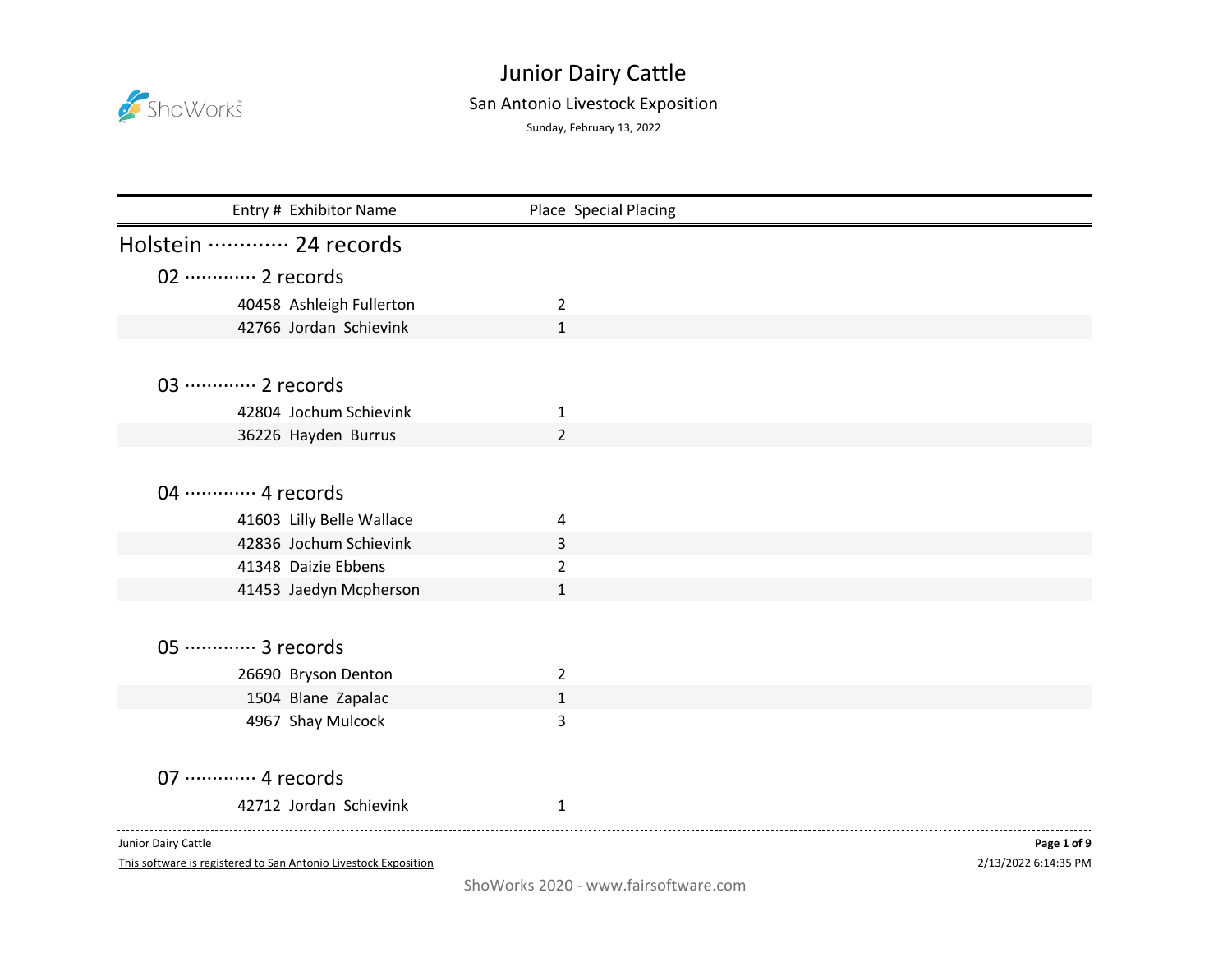| Entry # Exhibitor Name     | Place Special Placing            |             |
|----------------------------|----------------------------------|-------------|
| Holstein  24 records       |                                  |             |
| 07 ············· 4 records |                                  |             |
| 40521 Ashleigh Fullerton   | $\overline{2}$                   |             |
| 42889 Sadie Cathey         | 4                                |             |
| 11619 Laine Mulcock        | $\overline{3}$                   |             |
|                            |                                  |             |
| 08 ············· 1 record  |                                  |             |
| 60254 Jordan Schievink     | 1 Champion Junior Female         |             |
|                            |                                  |             |
| 09 ············· 1 record  |                                  |             |
| 60255 Blane Zapalac        | 1 Reserve Champion Junior Female |             |
|                            |                                  |             |
| 13 ………… 1 record           |                                  |             |
| 1511 Blane Zapalac         | $\mathbf{1}$                     |             |
|                            |                                  |             |
| 15 ············· 1 record  |                                  |             |
| 60256 Blane Zapalac        | 1 Champion Senior Female         |             |
|                            |                                  |             |
| 16 ············· 1 record  |                                  |             |
| 60443 Jordan Schievink     | 1 Reserve Champion Senior Female |             |
|                            |                                  |             |
| 17 ············· 1 record  |                                  |             |
| 60257 Blane Zapalac        | 1 Grand Champion Female          |             |
|                            |                                  |             |
| 18 ………… 1 record           |                                  |             |
| 60258 Jordan Schievink     | 1 Reserve Grand Champion Female  |             |
|                            |                                  |             |
| Junior Dairy Cattle        |                                  | Page 2 of 9 |

This software is registered to San Antonio Livestock Exposition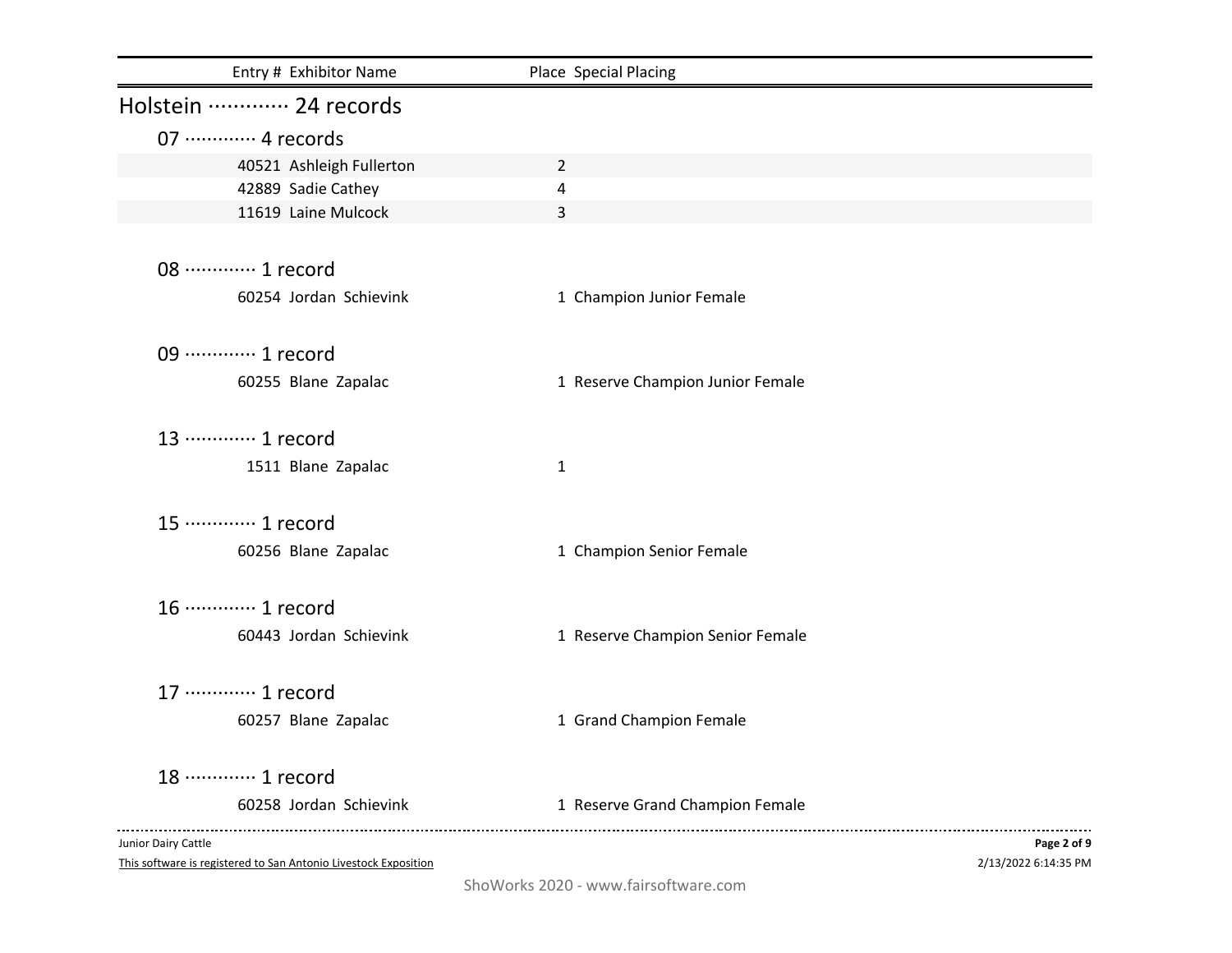| Entry # Exhibitor Name               | Place Special Placing                   |             |
|--------------------------------------|-----------------------------------------|-------------|
| Holstein  24 records                 |                                         |             |
| 18 ············· 1 record            |                                         |             |
|                                      |                                         |             |
| 19 ············· 1 record            |                                         |             |
| 60259 Ashleigh Fullerton             | 1 Junior Champion Fitting & Showmanship |             |
| 20 ············· 1 record            |                                         |             |
| 60260 Daizie Ebbens                  | 2 Senior Champion Fitting & Showmanship |             |
|                                      |                                         |             |
| Jersey  38 records                   |                                         |             |
| 01 ············· 2 records           |                                         |             |
| 32812 Meredith Gold                  | $\overline{2}$                          |             |
| 36234 Hayden Burrus                  | $\mathbf{1}$                            |             |
| 02 ············· 2 records           |                                         |             |
|                                      |                                         |             |
| 4043 Alison Cox<br>32924 Danny James | $\mathbf{1}$<br>$\overline{2}$          |             |
|                                      |                                         |             |
| 03 ············· 2 records           |                                         |             |
| 32935 Landon Peikert                 | $\overline{2}$                          |             |
| 32835 Sarah Spitzmiller              | $\mathbf{1}$                            |             |
|                                      |                                         |             |
| 04 ………… 3 records                    |                                         |             |
| 4046 Alison Cox                      | $\overline{2}$                          |             |
| 4050 Alan Cox                        | 3                                       |             |
| Junior Dairy Cattle                  |                                         | Page 3 of 9 |

This software is registered to San Antonio Livestock Exposition

2/13/2022 6:14:35 PM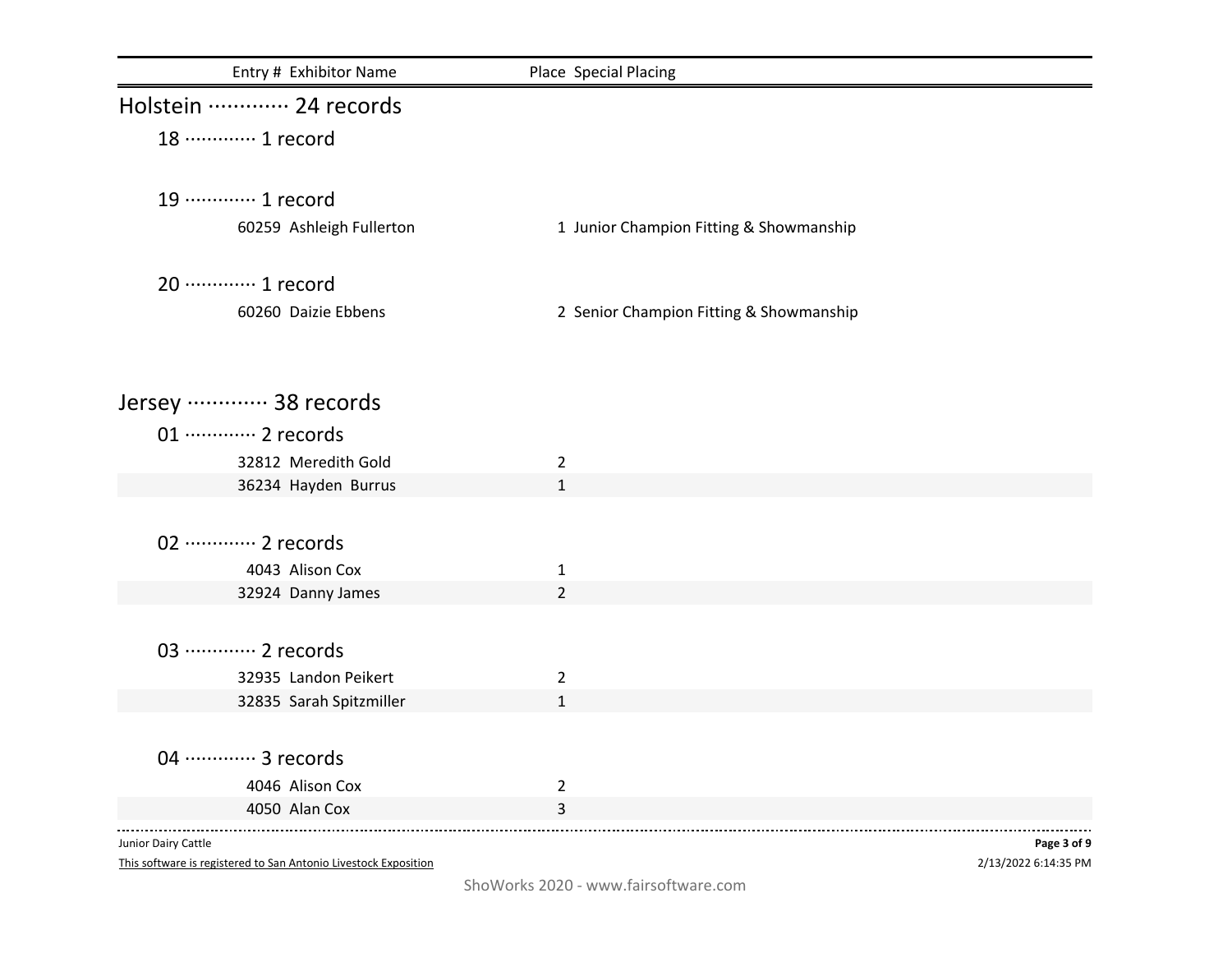| Entry # Exhibitor Name                     | Place Special Placing            |             |
|--------------------------------------------|----------------------------------|-------------|
| Jersey  38 records                         |                                  |             |
| 04 ………… 3 records                          |                                  |             |
| 26677 Bryson Denton                        | $\mathbf{1}$                     |             |
| 05 ············· 1 record                  |                                  |             |
| 30384 Jaxson Burrus                        | $\mathbf{1}$                     |             |
| 06 ············· 2 records                 |                                  |             |
| 26644 Landon Denton                        | $\mathbf{1}$                     |             |
| 32813 Meredith Gold                        | $\overline{2}$                   |             |
|                                            |                                  |             |
| 07 ·············· 7 records                |                                  |             |
| 4051 Alan Cox                              | 6                                |             |
| 32952 Kinlee Peikert                       | 5                                |             |
| 32814 Meredith Gold                        | 4                                |             |
| 1820 Sydney Blair                          | 2                                |             |
| 32801 Levi Anderson                        | $\overline{7}$                   |             |
| 32936 Landon Peikert<br>42966 Seth Wallace | $\mathbf{1}$<br>3                |             |
|                                            |                                  |             |
| 08 ············· 1 record                  |                                  |             |
| 60261 Landon Denton                        | 1 Champion Junior Female         |             |
| 09 ·············· 1 record                 |                                  |             |
| 60262 Bryson Denton                        | 1 Reserve Champion Junior Female |             |
| 10 ············· 2 records                 |                                  |             |
| Junior Dairy Cattle                        |                                  | Page 4 of 9 |

This software is registered to San Antonio Livestock Exposition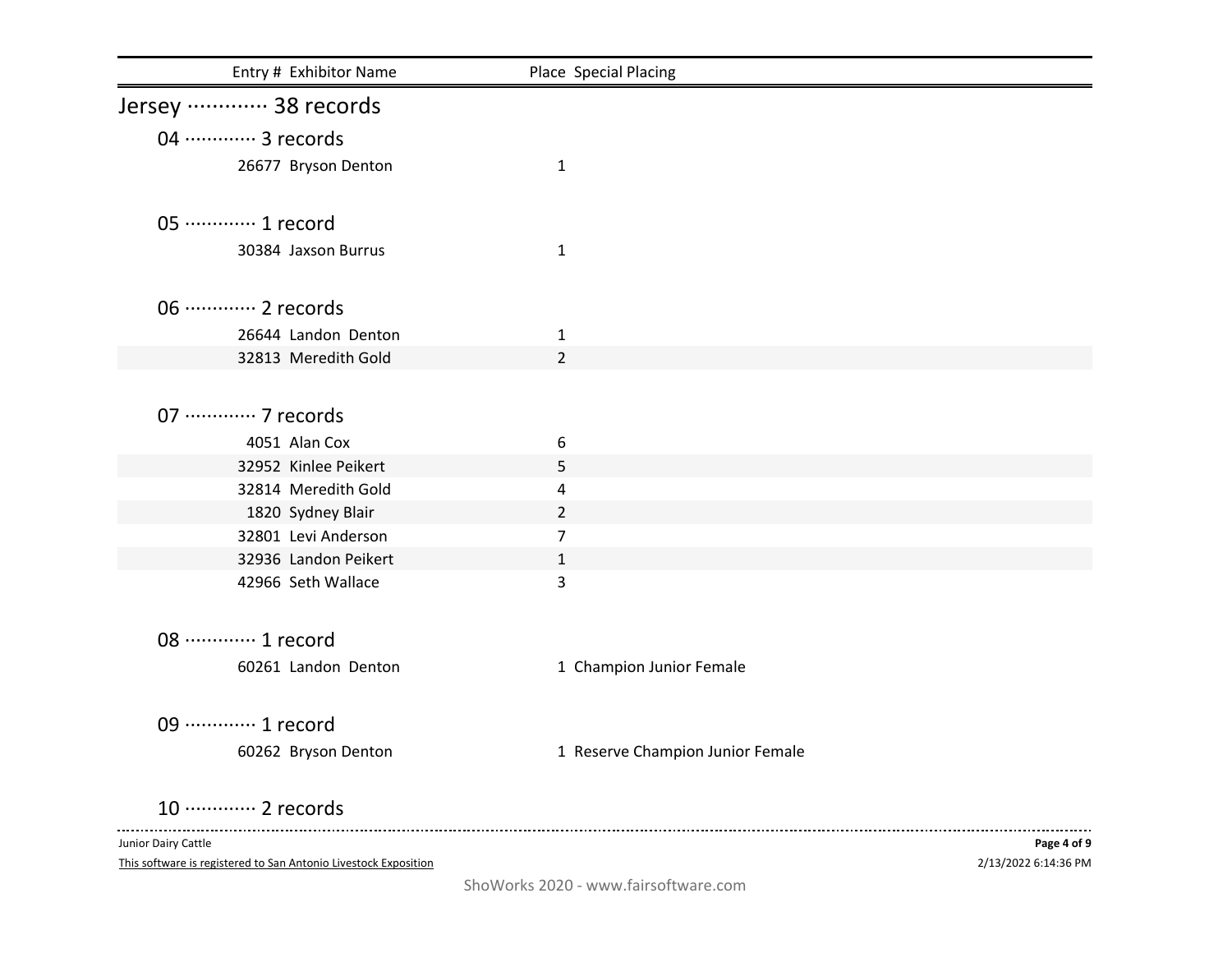| Entry # Exhibitor Name                                          | Place Special Placing            |                      |
|-----------------------------------------------------------------|----------------------------------|----------------------|
| Jersey  38 records                                              |                                  |                      |
| 10 ············· 2 records                                      |                                  |                      |
| 26640 Landon Denton                                             | 1                                |                      |
| 26711 Will Muck                                                 | $\overline{2}$                   |                      |
|                                                                 |                                  |                      |
| 11 ………… 4 records                                               |                                  |                      |
| 4047 Alison Cox                                                 | 3                                |                      |
| 4048 Alison Cox                                                 | 4                                |                      |
| 30415 Hadley Burrus                                             | 1                                |                      |
| 26684 Bryson Denton                                             | $\overline{2}$                   |                      |
|                                                                 |                                  |                      |
| 12 ………… 2 records                                               |                                  |                      |
| 6955 Harly Zapalac                                              | $\overline{2}$                   |                      |
| 9334 Hanna Schendel                                             | $\mathbf{1}$                     |                      |
|                                                                 |                                  |                      |
| 13 ………… 2 records                                               |                                  |                      |
| 9347 Hanna Schendel                                             | $\overline{2}$                   |                      |
| 9342 Hanna Schendel                                             | $\mathbf{1}$                     |                      |
|                                                                 |                                  |                      |
| 14 ………… 1 record                                                |                                  |                      |
| 9345 Hanna Schendel                                             | $\mathbf{1}$                     |                      |
|                                                                 |                                  |                      |
|                                                                 |                                  |                      |
| 15 ············· 1 record                                       |                                  |                      |
| 60263 Hadley Burrus                                             | 1 Champion Senior Female         |                      |
| 16 ············· 1 record                                       |                                  |                      |
| 60264 Landon Denton                                             | 1 Reserve Champion Senior Female |                      |
| Junior Dairy Cattle                                             |                                  | Page 5 of 9          |
| This software is registered to San Antonio Livestock Exposition |                                  | 2/13/2022 6:14:36 PM |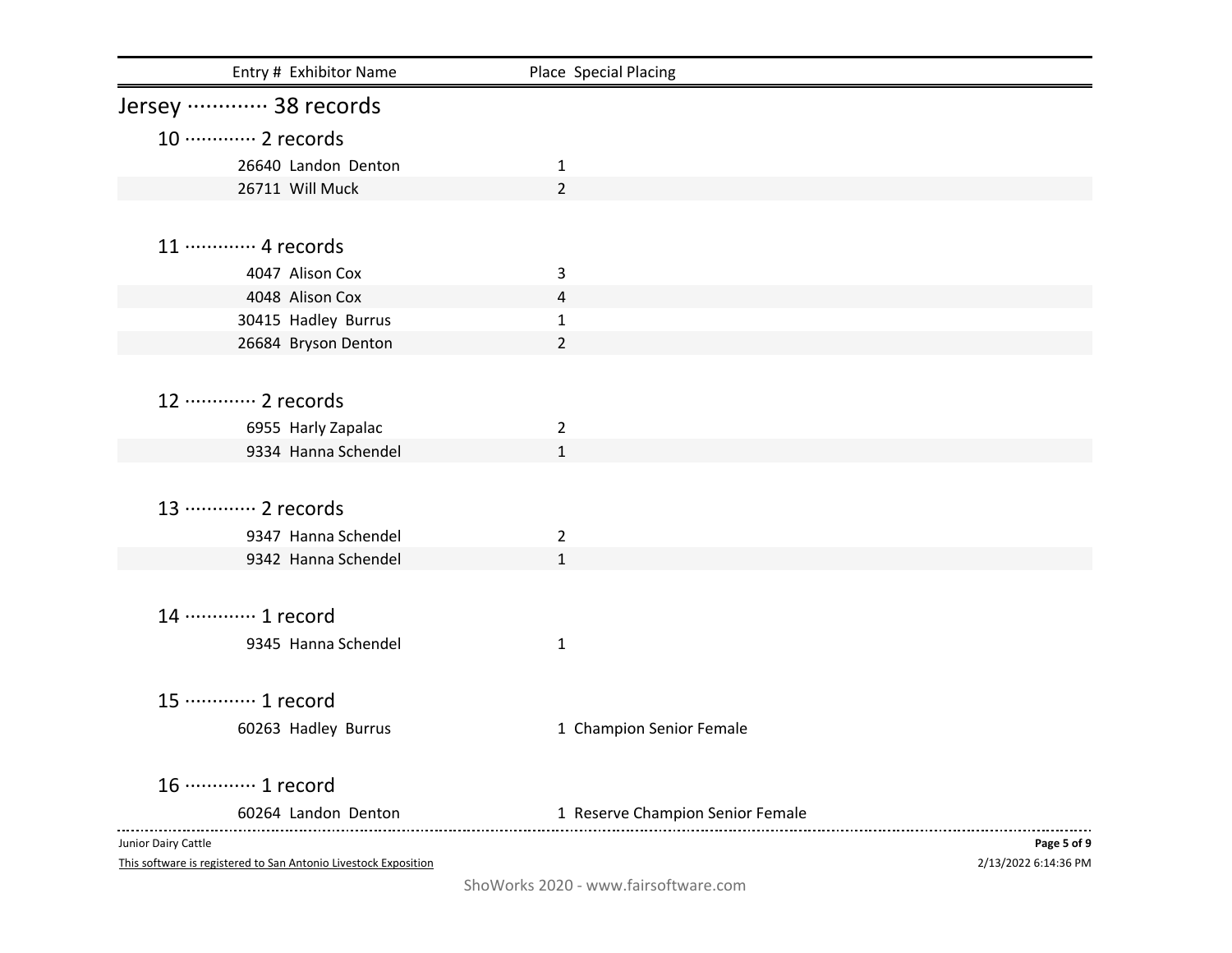| Entry # Exhibitor Name     | Place Special Placing                   |
|----------------------------|-----------------------------------------|
| Jersey  38 records         |                                         |
| 16 ············· 1 record  |                                         |
| 17 ············· 1 record  |                                         |
| 60265 Hadley Burrus        | 1 Grand Champion Female                 |
| 18 ………… 1 record           |                                         |
| 60266 Landon Denton        | 1 Reserve Grand Champion Female         |
| 19 ············· 1 record  |                                         |
| 60444 Landon Denton        | 1 Junior Champion Fitting & Showmanship |
| 20 ············· 1 record  |                                         |
| 60446 Bryson Denton        | 1 Senior Champion Fitting & Showmanship |
|                            |                                         |
| ORB  25 records            |                                         |
| 02 ············· 1 record  |                                         |
| 42863 Saddler Morgan       | $\mathbf{1}$                            |
| 03 ············· 2 records |                                         |
| 40726 Cade Edwards         | 1                                       |
| 32925 David James          | $\overline{2}$                          |

04 ·············· 1 record

--------------------------

This software is registered to San Antonio Livestock Exposition Junior Dairy Cattle

. . . . . . .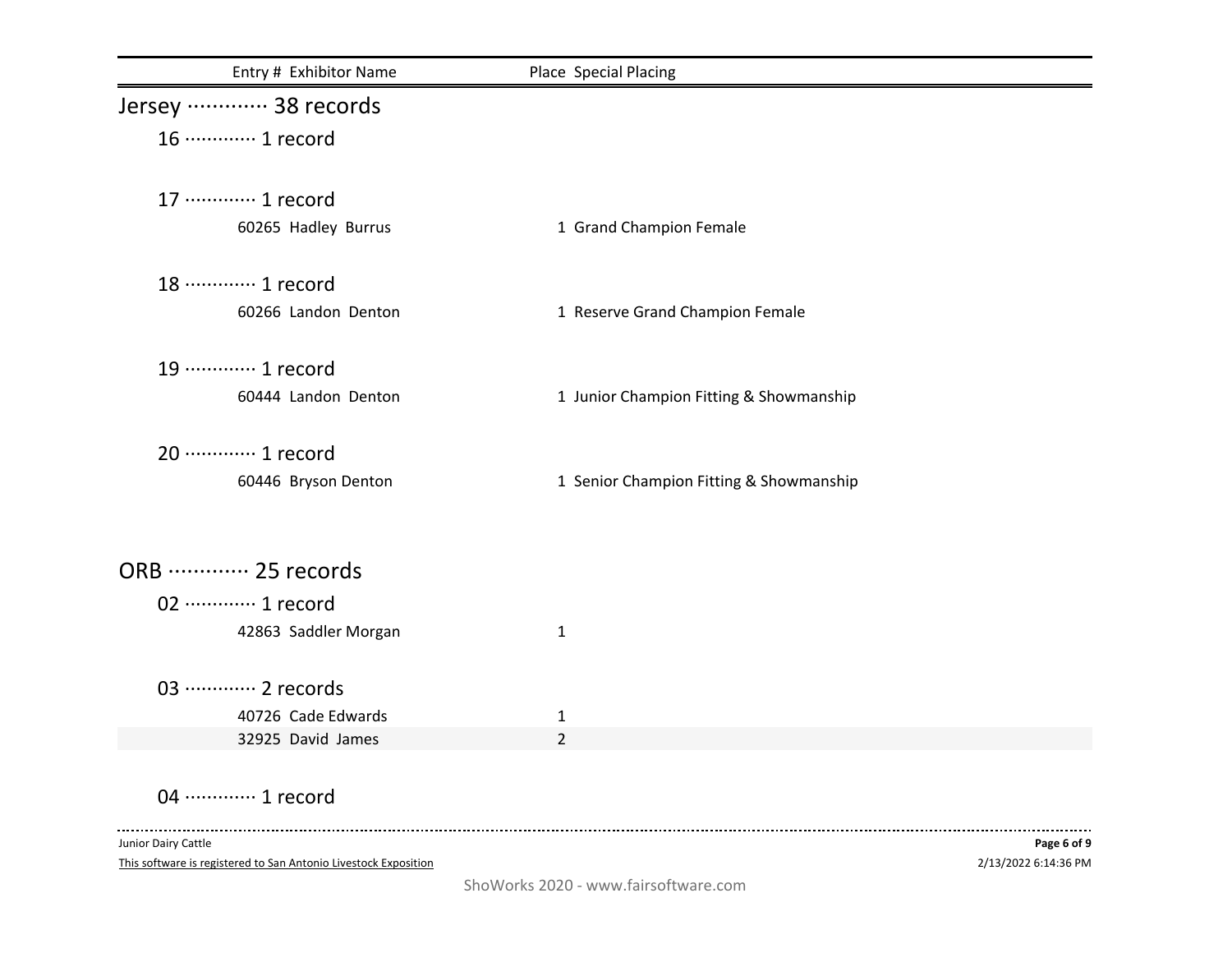| Entry # Exhibitor Name     | Place Special Placing            |
|----------------------------|----------------------------------|
| ORB  25 records            |                                  |
| 04 ………… 1 record           |                                  |
| 41461 Jaedyn Mcpherson     | $\mathbf{1}$                     |
| 05 ············· 4 records |                                  |
|                            |                                  |
| 40973 Daizie Ebbens        | $\overline{2}$                   |
| 21421 Kolt Bennett         | 4                                |
| 1520 Blane Zapalac         | $\mathbf{1}$                     |
| 42908 Sadie Cathey         | 3                                |
| 08 ············· 1 record  |                                  |
|                            |                                  |
| 60267 Jaedyn Mcpherson     | 1 Champion Junior Female         |
| 09 ·············· 1 record |                                  |
| 60268 Blane Zapalac        | 1 Reserve Champion Junior Female |
| 10 ············· 1 record  |                                  |
| 1531 Landry Zapalac        | $\mathbf{1}$                     |
|                            |                                  |
| 11 ············· 1 record  |                                  |
| 2951 Aidan Miksch          | $\mathbf{1}$                     |
|                            |                                  |
| 12 ………… 5 records          |                                  |
| 3035 Aidan Miksch          | 4                                |
| 3600 Casen Slayton         | $\mathbf{1}$                     |
| 1529 Landry Zapalac        | $\overline{2}$                   |
| 32926 David James          |                                  |

Junior Dairy Cattle

This software is registered to San Antonio Livestock Exposition

2/13/2022 6:14:36 PM **Page 7 of 9**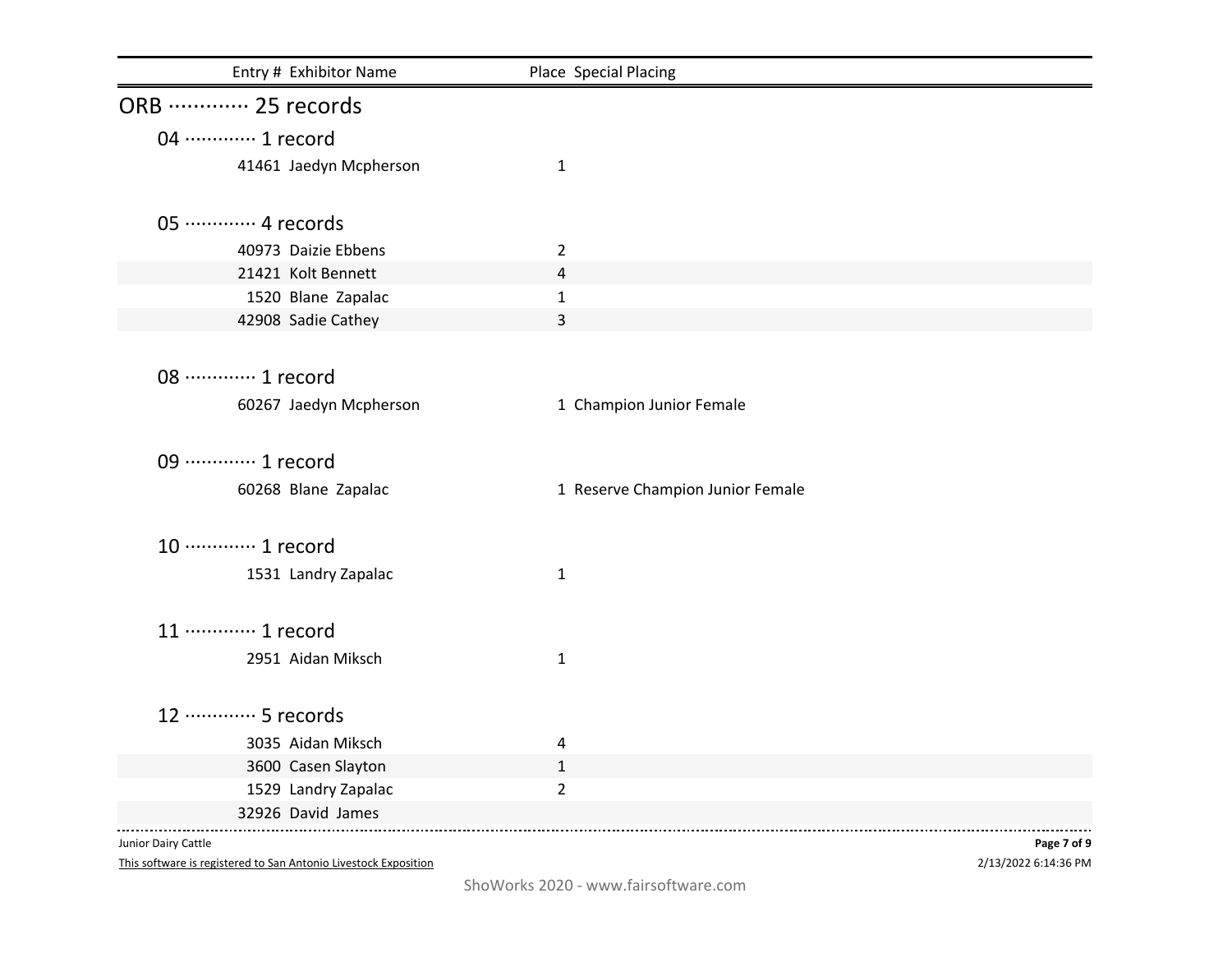| Entry # Exhibitor Name    | Place Special Placing                   |
|---------------------------|-----------------------------------------|
| ORB  25 records           |                                         |
| 12 ………… 5 records         |                                         |
| 30390 Jaxson Burrus       | 3                                       |
| 13 ………… 1 record          |                                         |
| 3563 Casen Slayton        | $\mathbf{1}$                            |
| 14 ………… 1 record          |                                         |
| 3599 Casen Slayton        | $\mathbf{1}$                            |
| 15 ············· 1 record |                                         |
| 60269 Casen Slayton       | 1 Champion Senior Female                |
| 16 ············· 1 record |                                         |
| 60270 Casen Slayton       | 1 Reserve Champion Senior Female        |
| 17 ············· 1 record |                                         |
| 60272 Casen Slayton       | 1 Grand Champion Female                 |
| 18 ………… 1 record          |                                         |
| 60274 Casen Slayton       | 1 Reserve Grand Champion Female         |
| 19 ………… 1 record          |                                         |
| 60448 Jaedyn Mcpherson    | 1 Junior Champion Fitting & Showmanship |
| 20 ············· 1 record |                                         |

Junior Dairy Cattle

This software is registered to San Antonio Livestock Exposition